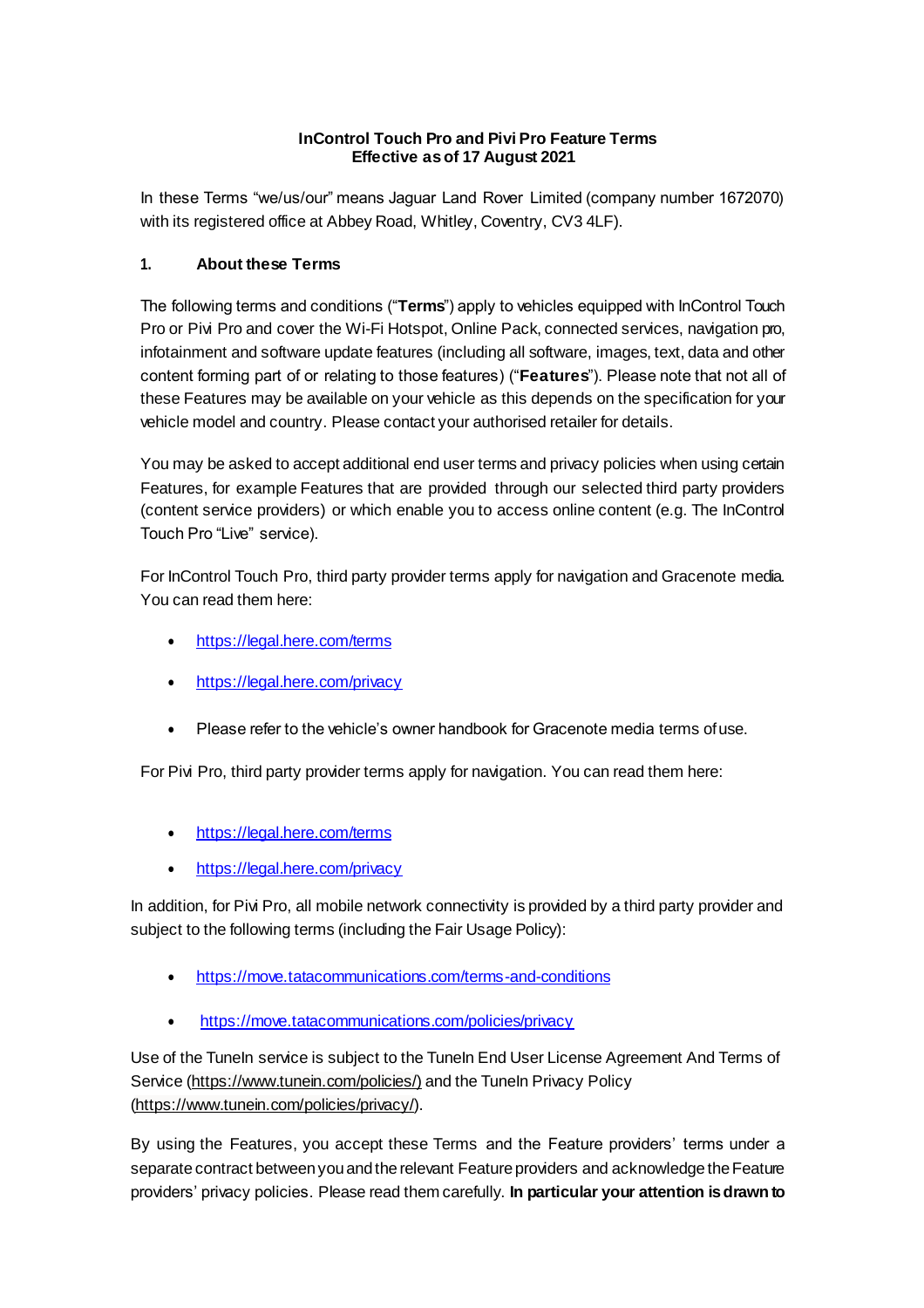# **clauses 2 (SIM and data charges)[, 7](#page-6-0) (Data usage and privacy) and [8](#page-6-1) (Limitation of liability) below.**

In some markets, to comply with local legal requirements, the mobile network provider may require you to complete an electronic identity verification process to activate the factory fitted SIM.

### IMPORTANT:

- You are responsible for ensuring that any other people you allow to use the vehicle are aware of these Terms and use the Features in accordance with these Terms.
- These Terms also apply to you if you use a vehicle with the Features that is part of a "fleet" even if you did not personally purchase or lease the vehicle or subscribe for the Features. A fleet is a group of vehicles that are maintained, owned or leased by a business or other organisation and not by an individual or family. For example, this may include a rental vehicle provided to you by a rental company, a vehicle made available to you by your employer, or a vehicle made available to you by us or our authorised retailers on a temporary loan basis.
- These Terms apply to any access and use of the Features, whether via the factory fitted SIM, inserted SIM or if you connect via Wi-Fi.
- By using the Features, you acknowledge that we are not responsible for providing any carriage services to you, and that the supply of carriage services will be undertaken by a third party carriage service provider, and that such supply of carriage services to you will be governed by a separate contract between you and that third party carriage service provider, being initially Tata Communications unless otherwise updated in accordance with clause 5 of these terms.

If you have any questions about these Terms, please contact your authorised retailer.

#### **2. SIMs and data charges**

- 2.1 You will need a Subscriber Identity Module card (SIM) and data plan to use certain Features and functionality (for example, Wi-Fi Hotspot, the InControl Touch Pro web browser and the "Live"' service, where available). The SIM in the vehicle must be fully operational and the relevant Features or functionality may not work if the SIM is damaged, removed or incorrectly installed.
- 2.2 The SIM may be supplied with the vehicle (built into the vehicle) or if for insertion in the SIM card slot, the SIM is to be purchased and supplied by you and is not supplied to you by us.
- 2.3 You are responsible for all network provider and data plan charges relating to your SIM and use of the Features (after any initial free trial period or inclusive data plan where applicable) as governed between the separate contract between you and the third party carriage service provider. This may include network provider charges for international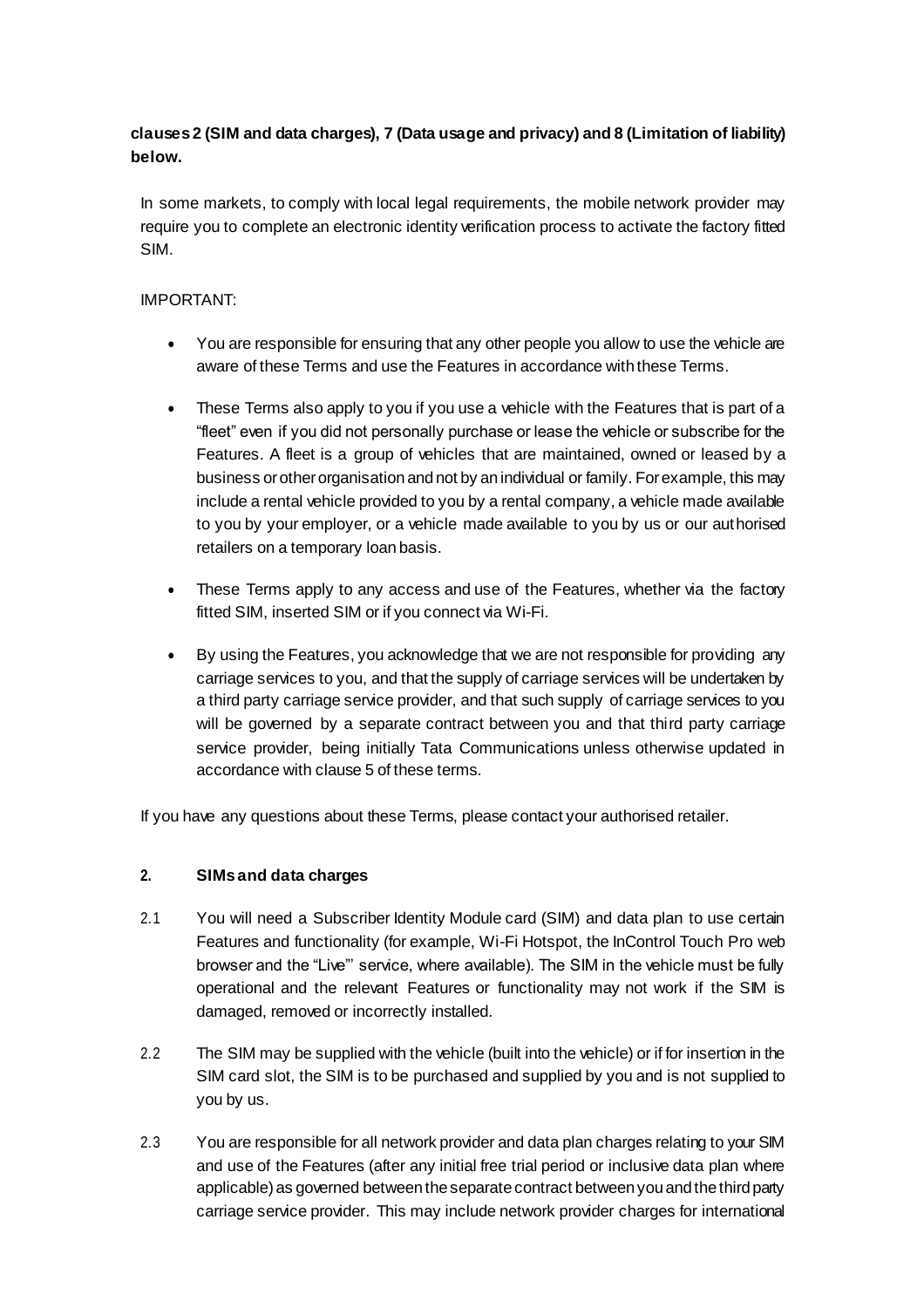data roaming. The Connectivity settings on the vehicle allow you to enable or disable mobile data connectivity for your data plan – please check these settings if you wish to avoid international data roaming charges. Software Updates will not be affected.

- 2.4 If you have supplied your own SIM, you should remove it if you no longer own or use the vehicle. If you do not, you will continue to be responsible for data charges (if any) for use of the Features on the vehicle.
- 2.5 Transmission of data via the factory fitted SIM takes place across mobile telecommunications networks which are provided and managed by our selected provider of mobile network operator services ("MNO Service Provider"), either directly or through a locally licensed provider with whom the MNO Service Provider has a contractual arrangement. The MNO Service Provider acts as the telecommunications service provider for the Features. You will be required to accept their terms and conditions for use of the mobile telecommunications networks. For Pivi Pro this means the network provider terms and conditions in clause 1 above. For InControl Touch Pro this means the network provider terms and conditions you accept when registering and activating a SIM in the vehicle's SIM card slot.

#### **3. User Account and subscriptions**

- 3.1 To use certain Features and functionality you will first need (a) to set up an account (for example, an InControl account or a Touch Pro navigation account), and (b) a current subscription (a subscription is your right to access and use a connected Feature for a certain period of time).
- <span id="page-2-0"></span>3.2 An initial subscription period is included when the vehicle or option pack is originally purchased, depending on Feature and specification for your vehicle model and country. To continue using the relevant Feature after its initial subscription period, you will need to renew your subscription and pay the applicable renewal charges. Further information about the initial subscription and how to renew can be obtained from your authorised retailer.
- 3.3 You are responsible for cancelling your account if you no longer own or use your vehicle (for example, if you sell the vehicle, your lease expires, or the vehicle is lost or stolen). You should remove your profile and account from the vehicle, delete your account and disable mobile data in the vehicle's Connectivity settings.
- 3.4 You are responsible for keeping your account information accurate and up-to-date, and keeping your log-in details secure and confidential. Unless we are at fault, we cannot be held responsible for any unauthorised access to and use of your account or the Features.
- 3.5 Following the expiry of your subscription, we may delete all records and data in our possession or control relating to you without liability to you.

#### **4. Software Updates**

4.1 In these Terms **"Software Updates"** means over-the-air software updates for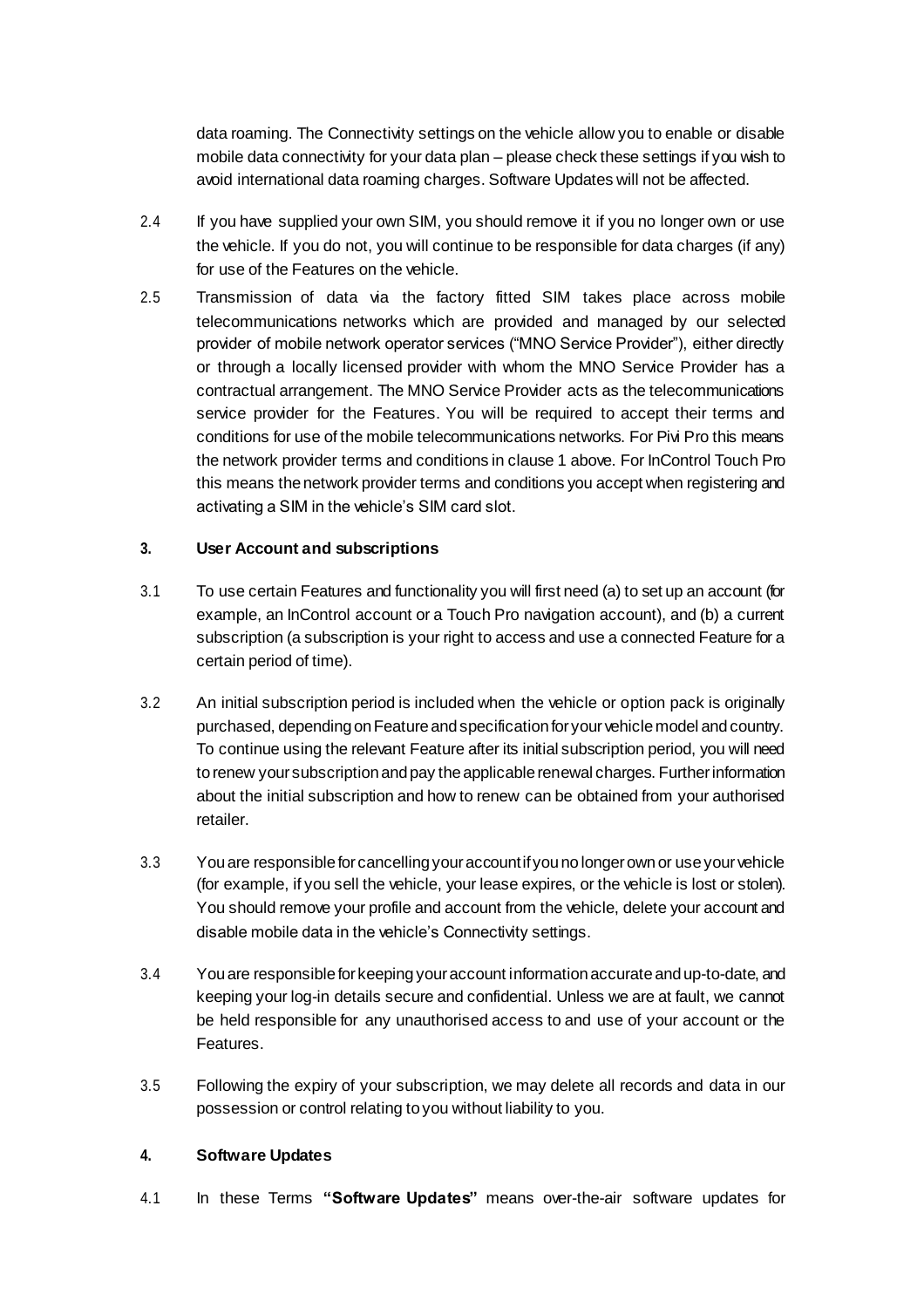InControl Touch Pro, Pivi Pro or other vehicle systems which can be downloaded directly to the vehicle to maintain or modify those systems or to provide improved features and capabilities for your vehicle.

- 4.2 When the vehicle is connected, Software Updates will be available from time to time for your vehicle systems. You can check for available Software Updates from the vehicle settings or they may be initiated by us.
- 4.3 Depending on the type of Software Update, your vehicle specification and local market requirements, Software Updates may be downloaded and installed automatically or you may have the option to re-schedule or decline the update.
- 4.4 Please be aware of the following important terms for Software Updates:
	- (a) Depending on your vehicle specification, Software Updates can be downloaded via the vehicle's built-in SIM, a SIM inserted into your SIM card slot or by using a WI-FI connection. Please note that Software Updates via a SIM not built-in to the vehicle from the factory may incur charges to your SIM data plan;
	- (b) During the installation of some types of Software Updates, certain vehicle functions and services (for example, the SOS Emergency Call, the Optimised Roadside Assistance, the InControl Secure Tracker/ Secure Tracker Pro service, the alarm and some features of the InControl Remote App) may be temporarily disabled. You should select installation of those Software Updates only when you do not need to drive the vehicle and it is parked in a safe and secure location;
	- (c) Software Updates may not install correctly if your vehicle has non-standard software or hardware;
	- (d) Software Updates will overwrite current software on the vehicle. This may also apply to any third party non-standard software on the vehicle;
	- (e) If you have any questions or issues relating to Software Updates, please contact your local authorised retailer.
- 4.5 If you have a fleet vehicle, please be aware that the fleet owner may have terms and conditions, policies or procedures which may affect your use of Software Updates. It is your responsibility to check with the fleet owner about use of Software Updates on your fleet vehicle.
- 4.6 In order to provide you with a Software Update, we may collect and process data from your vehicle such as Vehicle Identification Number and location information. Such data will generally be used for the purpose of determining availability and/or your eligibility for a Software Update in your market or will otherwise by detailed as part of a release.

#### **5. Third party content and services**

5.1 Pivi Pro and InControl Touch Pro enable you to access certain third party content and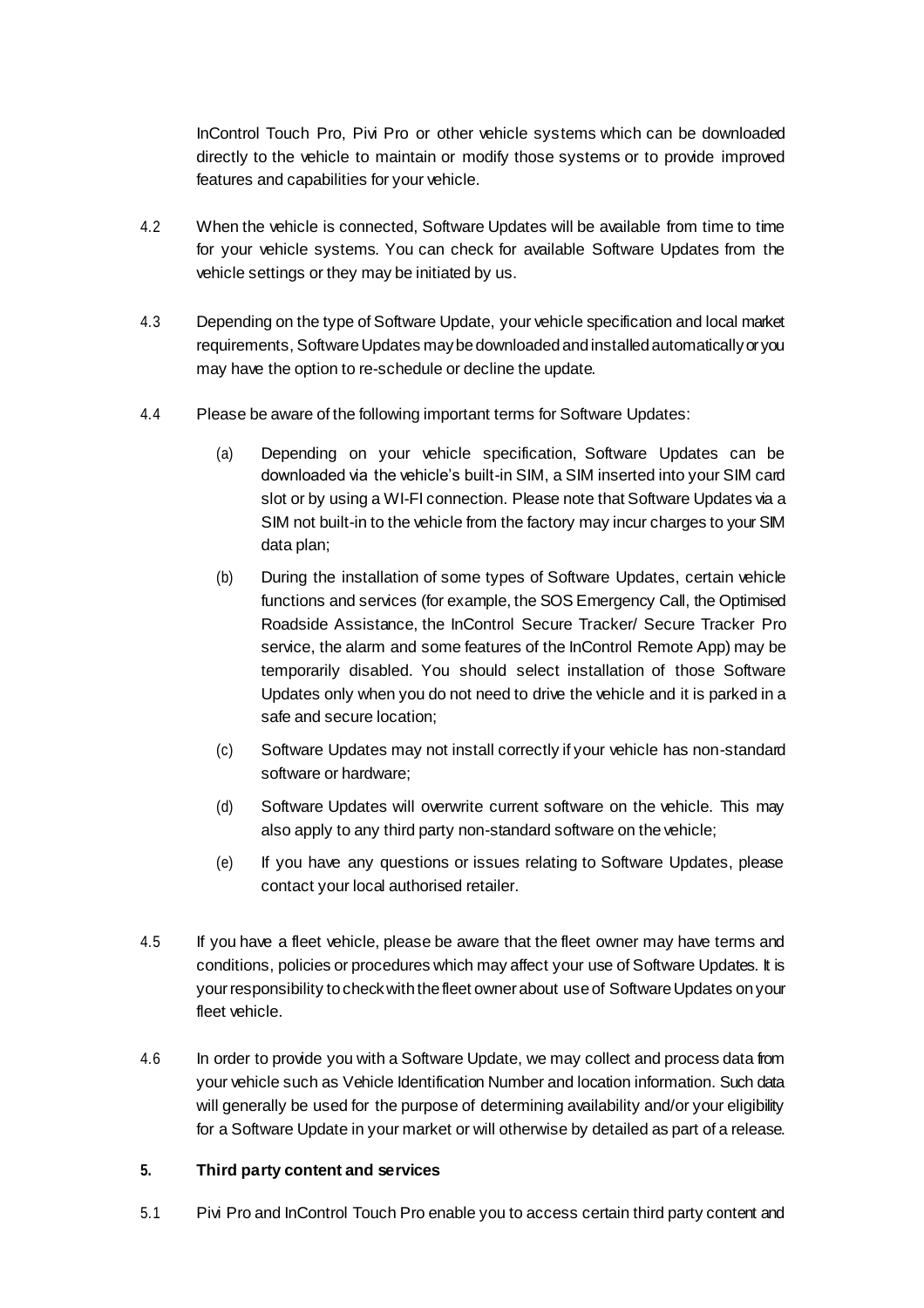services via the Features on your vehicle (for example, "Live" on InControl Touch Pro). We have selected and make available access to this third party content and services to benefit our customers.

- 5.2 Third party content and services are provided by our selected third party providers. Third party content and services may be subject to the relevant third party provider's terms and conditions and privacy policies (which are separate to these Terms). Where applicable, you will need to read and accept them in order to access and use that third party content and services. For example, to use social media features you will need your own account with the relevant social media provider and to accept their terms and privacy policies.
- 5.3 We are responsible only for supplying the platform which enables you, using a third party carriage service provider, to access the content supplied separately by these third parties. We are not responsible for the content itself nor any arrangements or agreements made between you and the third party content and services providers or its carriage. Any arrangement or agreements are entered into at your sole risk and expense. For example, you are responsible for payment of any charges for third party apps that you choose to download or subscribe to.
- 5.4 The choice of third party content and services available for your vehicle may be subject to change from time to time. We reserve the right to change, suspend, remove, or disable access to any third party content and services at any time without notice.
- 5.5 From time to time we may make available updates for third party content and services which may require you to accept the third party's new or updated terms and conditions and privacy policies.

#### **6. Use of the Features**

- <span id="page-4-0"></span>6.1 We make the Features available only for private domestic use or internal use by your business in connection with the vehicle. The Features must only be used for their intended purpose and not for re-sale. You must not and must not permit anyone else to use the Features in any way which:
	- (a) is unlawful, prohibited or restricted in any country in which you intend to use or are using the Features (for example where use of safety camera location information is not permitted);
	- (b) is unsafe or which puts your own, your passengers' or any other person's safety at risk;
	- (c) causes harm to the vehicle, any data, software, device, computer systems or networks;
	- (d) is not authorised by us or which infringes any intellectual property rights (including those of third-party providers).
- 6.2 In addition to the conditions in claus[e 6.1, y](#page-4-0)ou must not use the InControl Touch Pro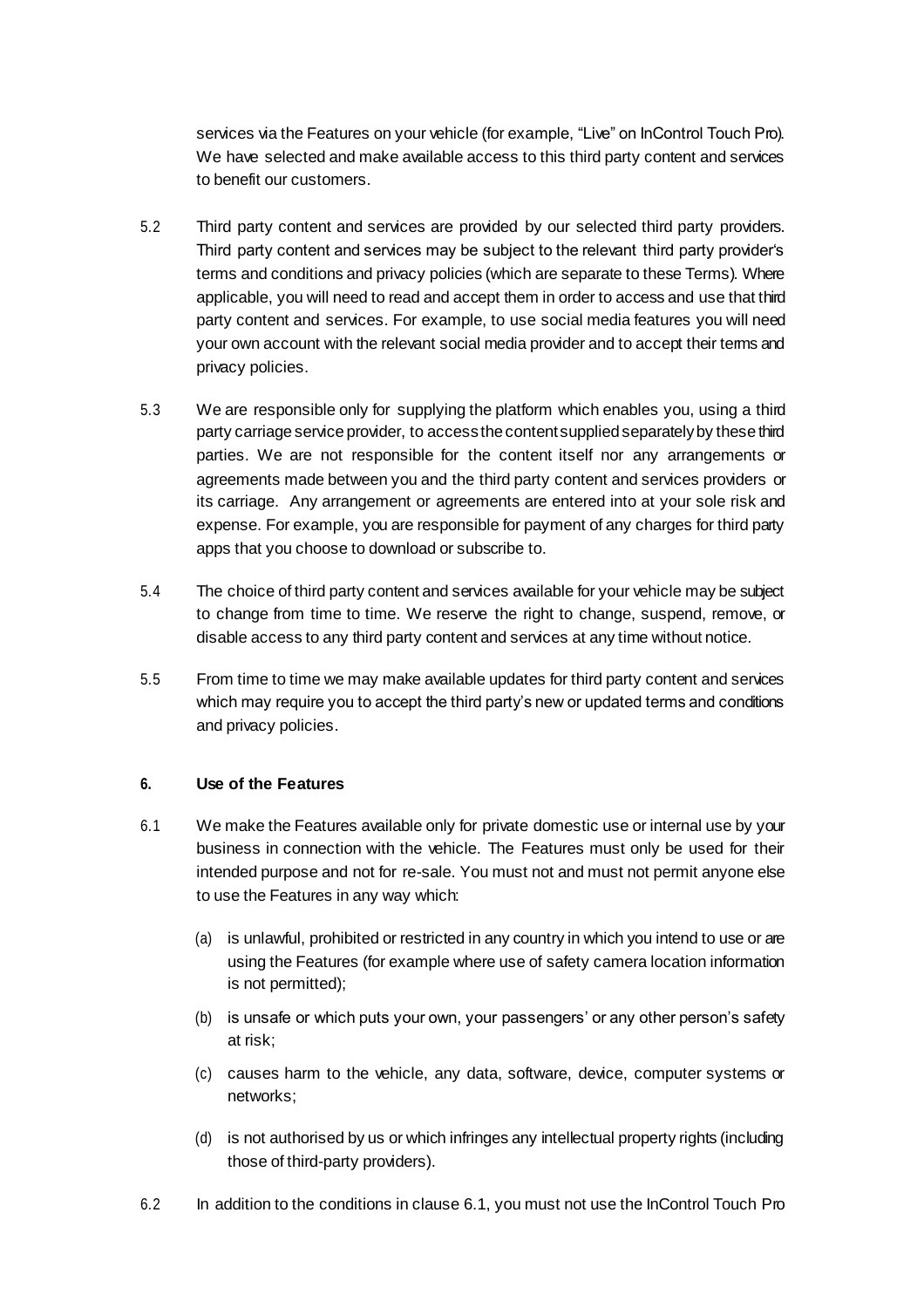web browser:

- (a) in any way that could or does damage, disable, overburden, impair or compromise our, or the network provider's systems or security or interfere with other network users; or
- (b) for any peer to peer file sharing ("P2P"), bit torrent, or proxy server network, spamming, the sending of bulk unsolicited e-mails or commercial messages, maintaining any form of email server, or in any way which involves providing any service that allows access to a public IP or internet address.
- 6.3 You are responsible for complying with all applicable traffic laws and good driving practice in relation to your use of the Features.
- 6.4 We endeavour to ensure that the Features are available and operate correctly, but we cannot guarantee that the Features (or any of their functions) will be error free or continuously available, or permitted to use under local laws in all countries. For example, when using the InControl Touch Pro web browser some websites may not display or operate correctly via the vehicle screen.
- 6.5 The availability and functionality of some aspects of the Features are dependent on mobile network coverage and other factors which are outside of our control. For example, network connectivity may be unavailable in remote or enclosed areas and may be affected by obstructions such as hills, tall buildings and tunnels or network capacity. In addition, the Features may be subject to occasional disruption or downtime due to essential maintenance or modifications but we will always try to minimise any unavailability this causes.
- 6.6 We cannot guarantee that navigation data or content (e.g. maps, safety cameras, speed limits or traffic data) is accurate, complete or up-to-date. This is provided for your convenience but you remain responsible for complying with traffic laws including road signs and speed limits.
- 6.7 Subject to claus[e 8.1,](#page-6-2) we reserve the right to change, suspend, remove, or disable access to any Features or functionality at any time without notice including for example to continuously improve the Features and ensure that you benefit from technological and other developments over time. For example, this may be necessary to perform essential maintenance on the systems that operate the Features, for security reasons, if required by law, or if we no longer make particular Features or functionality available in your country or to our customers generally because of the availability of new Features or for other reasons. Any changes we make to the Features will not affect your renewal rights or renewal fees paid by you under clause 3.2, nor your right to terminate and cease using the Features under clause 7.1.
- 6.8 It is your responsibility to delete all personal information, content and other data that you may have stored on your vehicle, to the extent permitted by the Features and vehicle equipment, before you transfer ownership of your vehicle or return a rental or leased vehicle to its primary owner. For example, you can delete your favourites, browsing history and any cookies stored by the InControl Touch Pro web browser using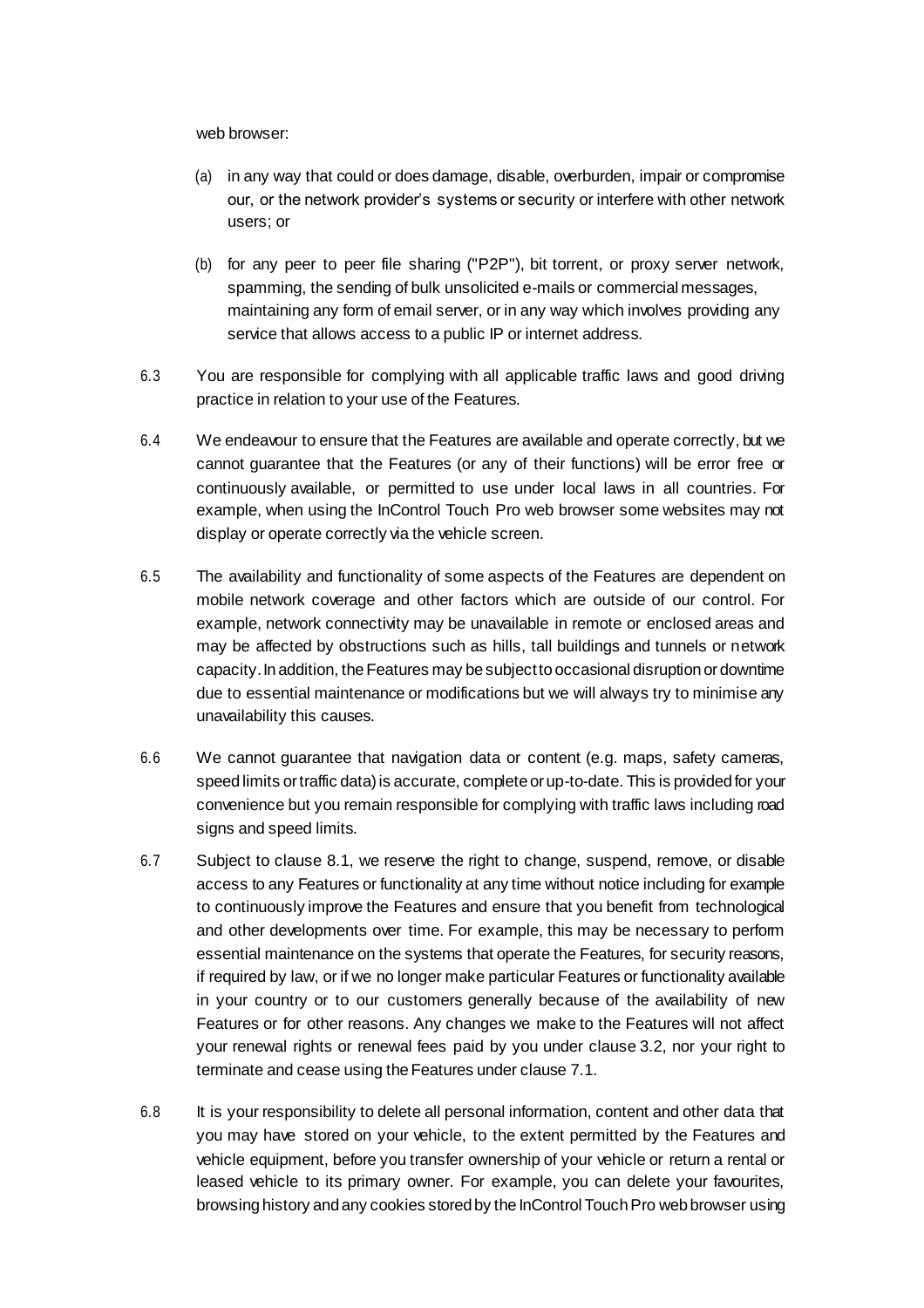the web browser settings.

- 6.9 You are responsible for use of the 'remember me' function that applies to certain Features. This function enables you to remain automatically logged in on the vehicle for more convenient access to the Features. Please be aware that while this function is active any other person using the vehicle will be able to view your stored settings, features and personal details in the vehicle and use the features as if they were you. You should ensure the 'remember me' function is disabled if you do not wish other users to have access. When you no longer own or use your vehicle (for example, if you sell the vehicle, your lease expires, or the vehicle is lost or stolen) you must ensure the 'remember me' function for certain Features is disabled and/or you have logged out from the Features.
- 6.10 We are not responsible for any third party websites, content or data you choose to access on the internet using the InControl Touch Pro web browser and you do so at your own risk. Those websites may use cookies or similar devices. You are advised to read and ensure you are happy with any terms and conditions, privacy policies and cookies policies for third party websites you visit.
- 6.11 Use of certain Features (for example, the InControl Touch Pro web browser) may be restricted while the vehicle is moving.
- 6.12 For InControl Touch Pro, Wi -Fi Hotspot connectivity will not be available whilst any of the SOS Emergency Call, Optimised Assistance or InControl Secure Tracker/ Secure Tracker Pro services are in use. Wi-Fi Hotspot connectivity may also be unavailable for thirty minutes from the end of a SOS Emergency call and Optimised Assistance call or while an active InControl Secure Tracker/ Secure Tracker Pro case is open.

## <span id="page-6-0"></span>**7. Data usage and privacy**

7.1 We will use personal data in accordance with the terms of the InControl Privacy Policy, which can be found at the following website address: <https://incontrol.jaguar.com/jaguar-portal-owner-web/about/privacy-policy/AUS> [or](https://incontrol.landrover.com/jlr-portal-owner-web/about/privacy-policy/AUS) [https://incontrol.landrover.com/jlr-portal-owner-web/about/privacy-policy/AUS.](https://incontrol.landrover.com/jlr-portal-owner-web/about/privacy-policy/AUS)

## <span id="page-6-1"></span>**8. Limitation of liability**

- <span id="page-6-2"></span>8.1 If you are a consumer, you have legal rights under the Australian Consumer Law, including in relation to services not carried out with reasonable skill and care, or software that is faulty or not as described. Nothing in these Terms will affect these legal rights.
- <span id="page-6-3"></span>8.2 Nothing in these Terms shall limit or exclude our liability for death or personal injury resulting from our negligence, fraud or fraudulent misrepresentation, or any other liability that cannot be excluded or limited under law.
- 8.3 Except as stated in claus[e 8.2, o](#page-6-3)r as otherwise provided under the terms of a valid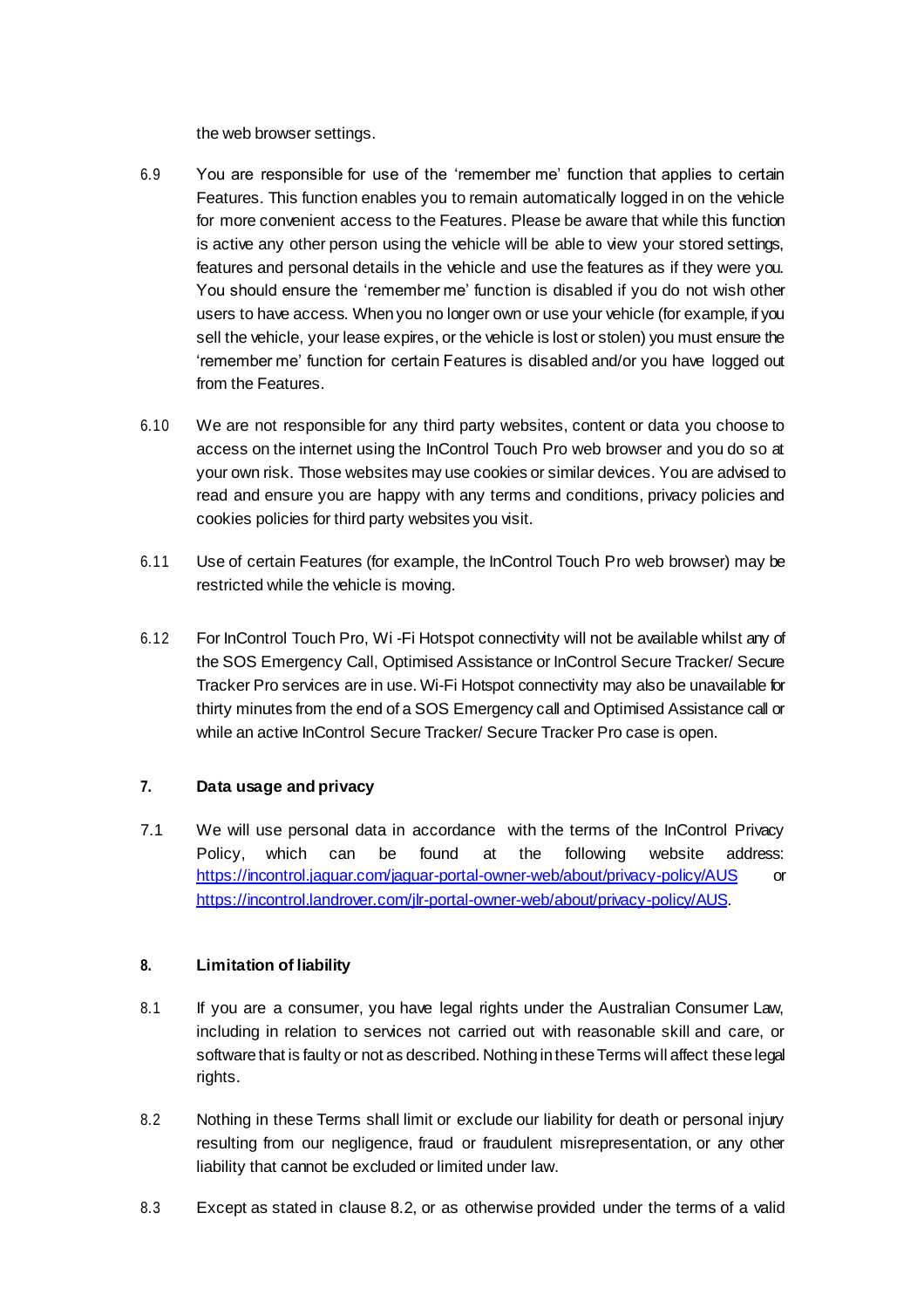manufacturer's warranty for the vehicle our maximum aggregate liability to you under and in connection with these Terms and the Features (whether in contract, tort (including but not limited to negligence), breach of statutory duty or otherwise) shall be limited to a sum equal to the fees paid by you to us for the Features and any liability we may have to you, if any, pursuant to Part 5-4 of Schedule 2 to the Competition and Consumer Act 2010 (Australian Consumer Law) in respect of the supply of goods and services under these Terms and, to the extent permitted by law, we exclude all other liability to you in connection with the goods and services supplied to you under these Terms.

- 8.4 Except as stated in claus[e 8.2 o](#page-6-3)r as otherwise provided under the terms of a valid manufacturer's warranty for the vehicle and subject to any liability we may have to you, if any, pursuant to Part 5-4 of Schedule 2 to the Competition and Consumer Act 2010 (Australian Consumer Law) in respect of the supply of goods and services under these Terms, we shall not under any circumstances whatsoever be liable for:
	- (a) loss or damage that is not foreseeable. Loss or damage is foreseeable if it was an obvious consequence of our breach or it was contemplated by you and us at the time that you purchased the vehicle or option pack which included the Features;
	- (b) any business losses arising under these Terms or in relation to the Features (including but not limited to loss of profit or revenue, loss of business, business interruption, or loss of business opportunity); or
	- (c) any indirect or consequential losses.
- 8.5 These Terms set out the full extent of our obligations and liabilities in respect of the provision of the Features.

#### **9. Termination or suspension**

- <span id="page-7-0"></span>9.1 You can choose to stop using the Features at any time, however, depending on your vehicle specification, certain Software Updates may remain active. To disable mobile data connectivity for your data plan, please use the vehicle's Connectivity settings.
- 9.2 If you fail to comply with these Terms we may immediately terminate or suspend your account(s), subscription(s) and/or access to functionality of the Features without prior notice to you.

#### **10. Other important terms**

10.1 Subject to claus[e 8.1,](#page-6-2) we may make changes to the Features and/or these Terms from time to time as a result of: a change to our Feature providers, their services or their terms and conditions; a regulatory change or a change in law; improvements or modifications to the Features; and/or changes in our privacy practices and use of data in connection with the Features. We will always try to ensure that any changes are not to your material disadvantage. Depending on the change, you may not be able to use the relevant Features until you have installed a Software Update and/or accepted any new terms and conditions that may apply. Any changes we make to the Features will